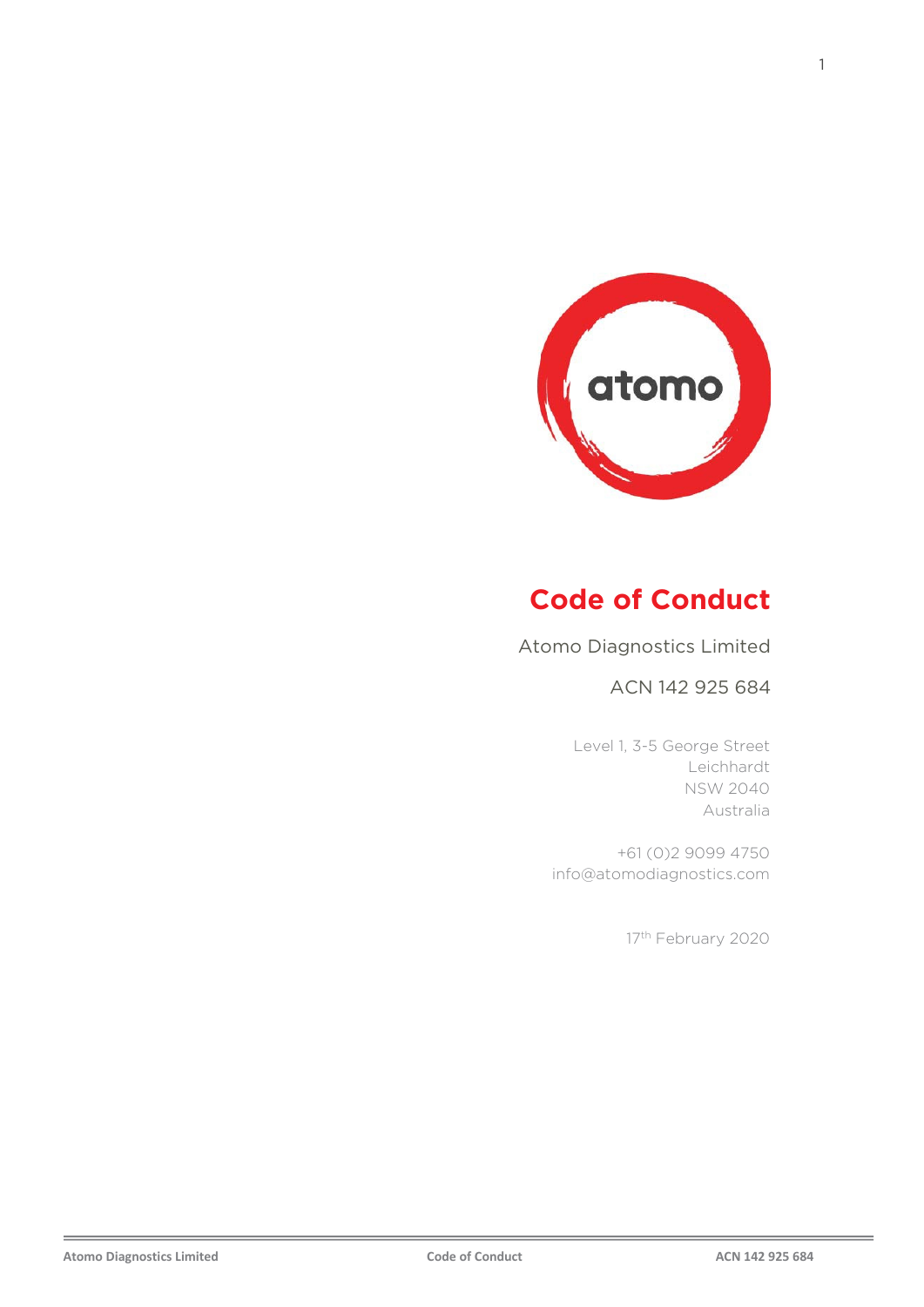# Table of Contents

| 1.  | Introduction                                 | p. 3  |
|-----|----------------------------------------------|-------|
| 2.  | Definitions and Interpretations Clauses      | p. 3  |
| 3.  | <b>Statement of Values</b>                   | p. 5  |
| 4.  | Legal Compliance                             | p. 5  |
| 5.  | Honesty and Integrity                        | p. 6  |
| 6.  | Conflicts of Interest                        | p. 7  |
| 7.  | Confidentiality                              | p. 8  |
| 8.  | Work Health and Safety                       | p. 9  |
| 9.  | Reporting of Unlawful or Unethical Behaviour | p. 9  |
| 10. | Responsibilities to Stakeholders             | p. 10 |
| 11. | Fair Dealing                                 | p. 11 |
| 12. | Inside Information and Share Trading         | p. 12 |
| 13. | Administration                               | p. 13 |
| 14. | Compliance                                   | p. 13 |
| 15. | Reporting                                    | p. 14 |
| 16. | Review                                       | p. 14 |
| 17. | Variation                                    | p. 14 |
| 18. | Disclosure of Code                           | p. 14 |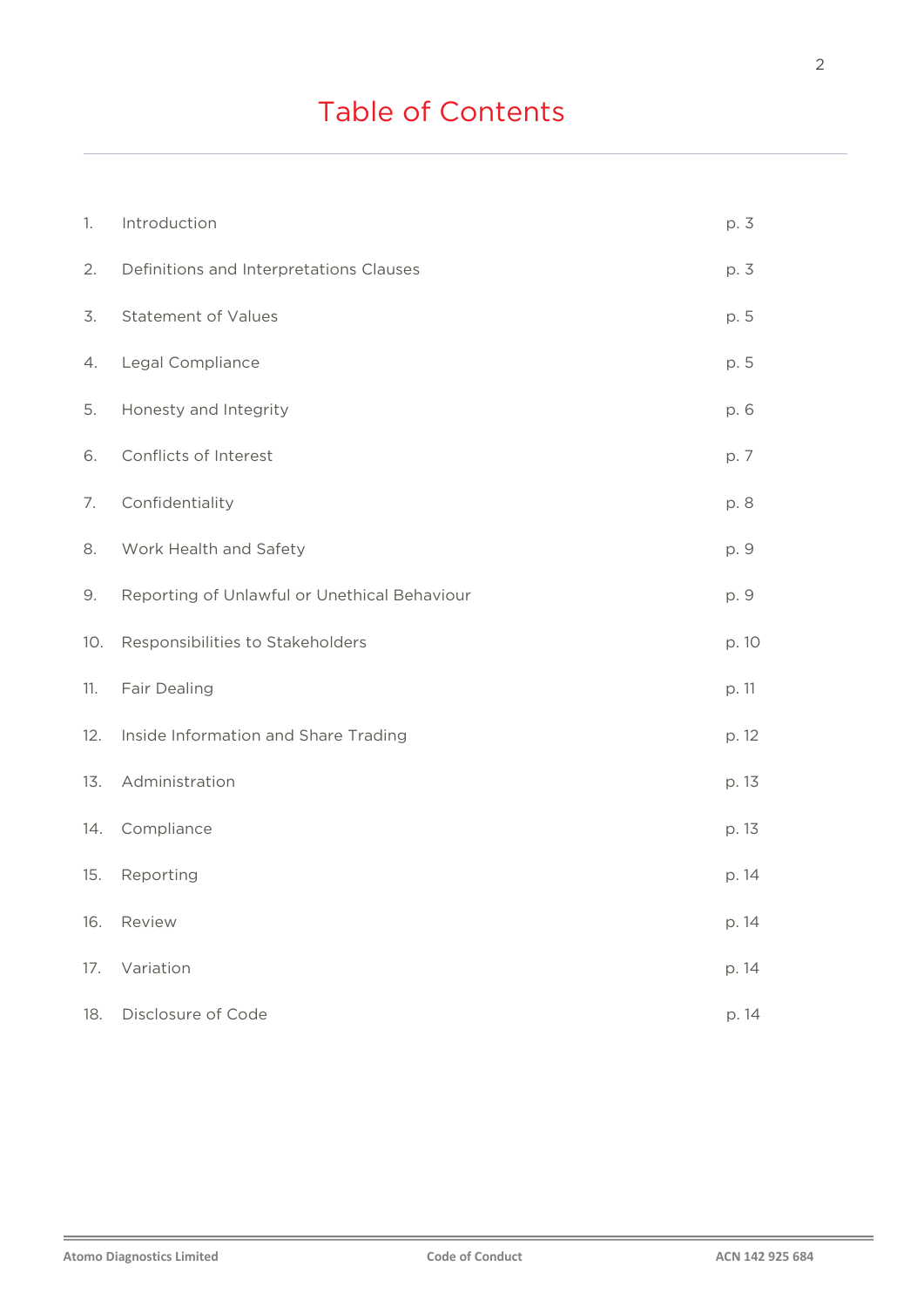Date adopted by the board: 17<sup>th</sup> February 2020

## 1. Introduction

The Company is committed to making positive economic, social and environmental contributions to each of the communities in which it operates, while complying with all applicable laws and regulations and acting in a manner that is consistent with its foundational principles of honesty, integrity, fairness and respect.

The purpose of this Code is to provide a framework for decisions and actions in relation to conduct in respect of employment. It underpins the Company's commitment to provide professional services and its duty of care to all employees, stakeholders and clients receiving those services. It should be read in conjunction with the Company's Diversity Policy.

Staff members are expected to act consistently with the fundamental principles as set out in this Code at all times. Similarly, consultants, contractors and partners working with or for the Company should be informed of these principles, the Company's expectations and their obligation to act in accordance with them.

The Board has adopted this Code to provide a set of guiding principles which are to be observed by all Staff members. This Code has been prepared in accordance with the ASX Corporate Governance Council's Corporate Governance Principles and Recommendations (4th edition, 2019).

### 2. Definitions and Interpretation Clauses

General terms and abbreviations used in this Code have the meanings set out below:

ASX means ASX Limited ACN 008 624 691 (ASX Limited) or the securities market operated by ASX Limited, as the case may be.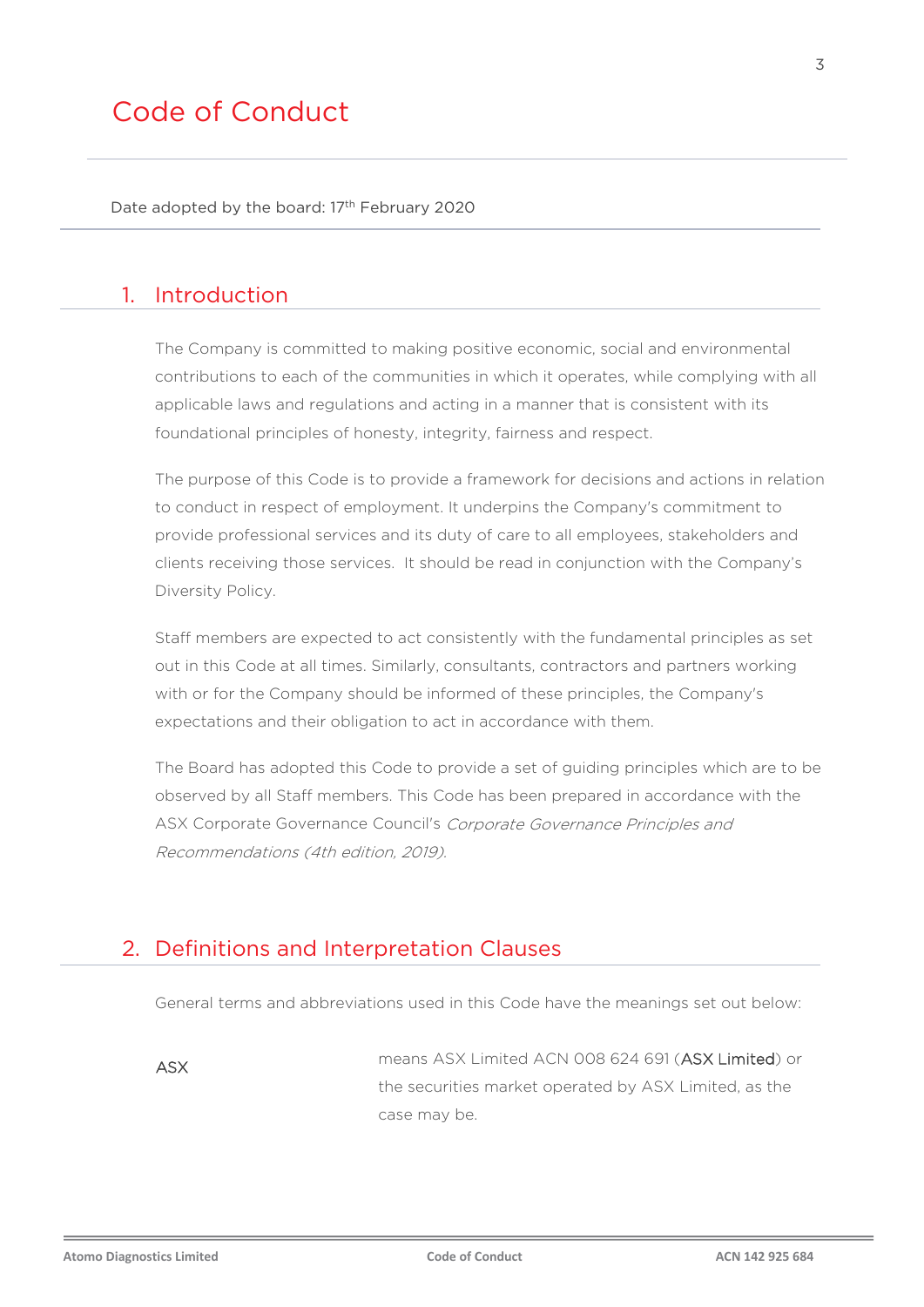| means the listing rules of the ASX, as amended from<br>time to time.                                                                                                                                                                                                                |
|-------------------------------------------------------------------------------------------------------------------------------------------------------------------------------------------------------------------------------------------------------------------------------------|
| means the board of Directors of the Company.                                                                                                                                                                                                                                        |
| means the chair of the Board.                                                                                                                                                                                                                                                       |
| means this code of conduct.                                                                                                                                                                                                                                                         |
| means Atomo Diagnostics Limited ACN 142 925 684.                                                                                                                                                                                                                                    |
| means the Corporations Act 2001 (Cth).                                                                                                                                                                                                                                              |
| means a director of the Company.                                                                                                                                                                                                                                                    |
| means the Directors' report which forms part of the<br>Company's annual financial statements.                                                                                                                                                                                       |
| means the managing director, or equivalent chief<br>executive officer, of the Company.                                                                                                                                                                                              |
| means the notes to the financial statements which form<br>part of the Company's annual report.                                                                                                                                                                                      |
| means a senior executive of the Company.                                                                                                                                                                                                                                            |
| has the meaning given to it in section 9 of the<br>Corporations Act.                                                                                                                                                                                                                |
| means the company secretary of the Company.                                                                                                                                                                                                                                         |
| reference to a staff member includes the companies or<br>trusts substantially owned or controlled by the staff<br>member or direct relatives, executive Directors, the<br>Secretary, and, where the context requires, non-<br>executive Directors, Officers, managers and all other |
|                                                                                                                                                                                                                                                                                     |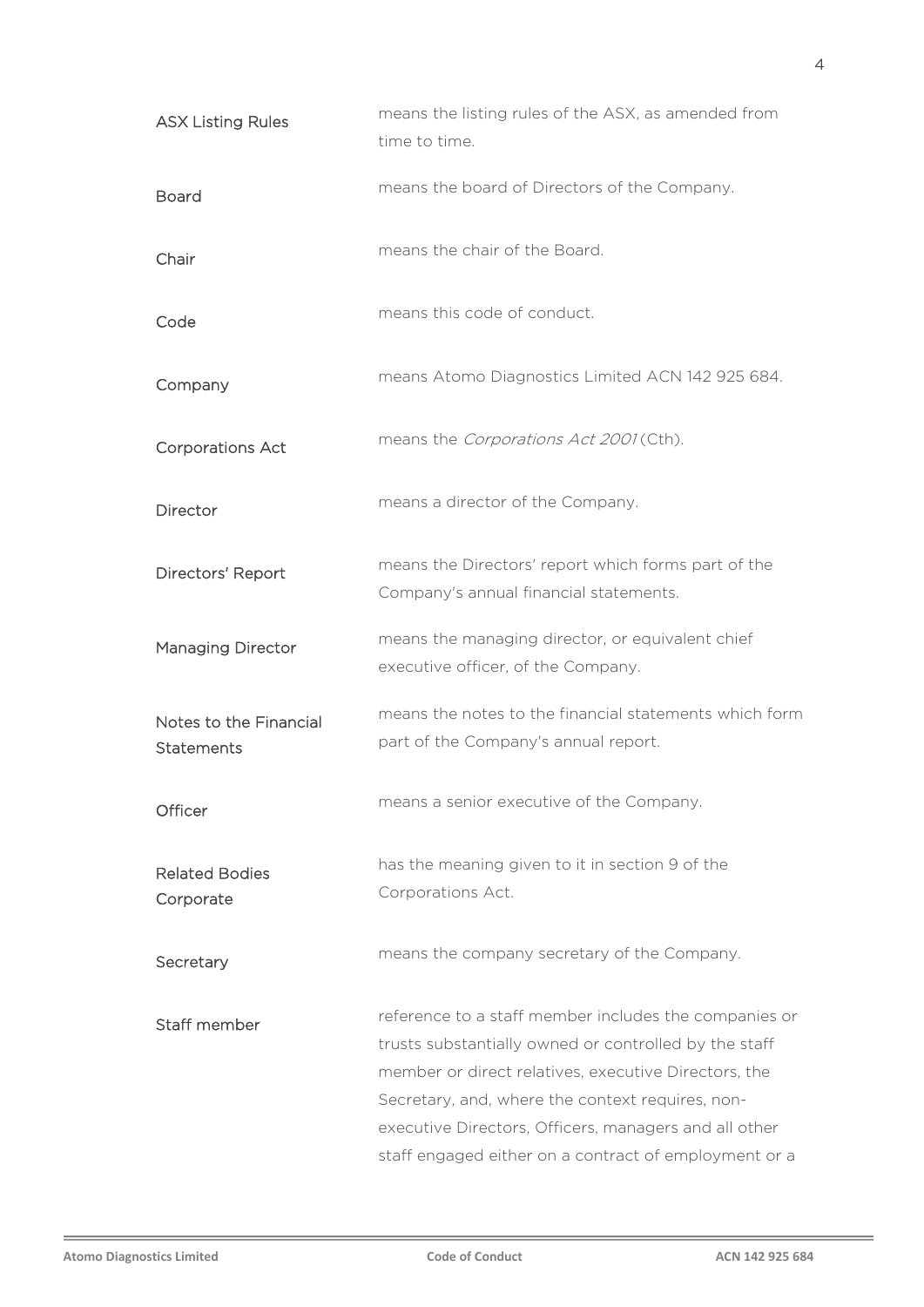salaried basis, of the Company or its Related Bodies Corporate.

### 3. Statement of Values

The Company's core values are:

- (a) Excellence: continuously seeking excellence in diagnostics;
- (b) Impact: seeking to transform health outcomes through innovation in diagnostics;
- (c) Innovation: developing next generation technology to create breakthrough improvements in usability; and
- (d) Integrity: being honest, ethical and fair in all dealings.

Staff members undertake to act in accordance with the Company's core values and in the best interests of the Company.

# 4. Legal Compliance

#### 4.1 Responsibilities of Directors

Directors will acquaint themselves with obligations imposed on them and the Company by the Corporations Act. They will also familiarise themselves with other documents prepared by the Company to meet corporate governance requirements.

The more important legal obligations are summarised below:

- (a) Directors will act honestly, and exercise reasonable care and diligence at all times in the performance of their functions;
- (b) Directors or former Directors will not make improper use of information acquired by virtue of his or her position;
- (c) Directors will not make improper use of his or her position to gain a direct or indirect advantage for themselves or any other person; and
- (d) Directors have a fiduciary duty to the Company and a duty to act with loyalty and in good faith.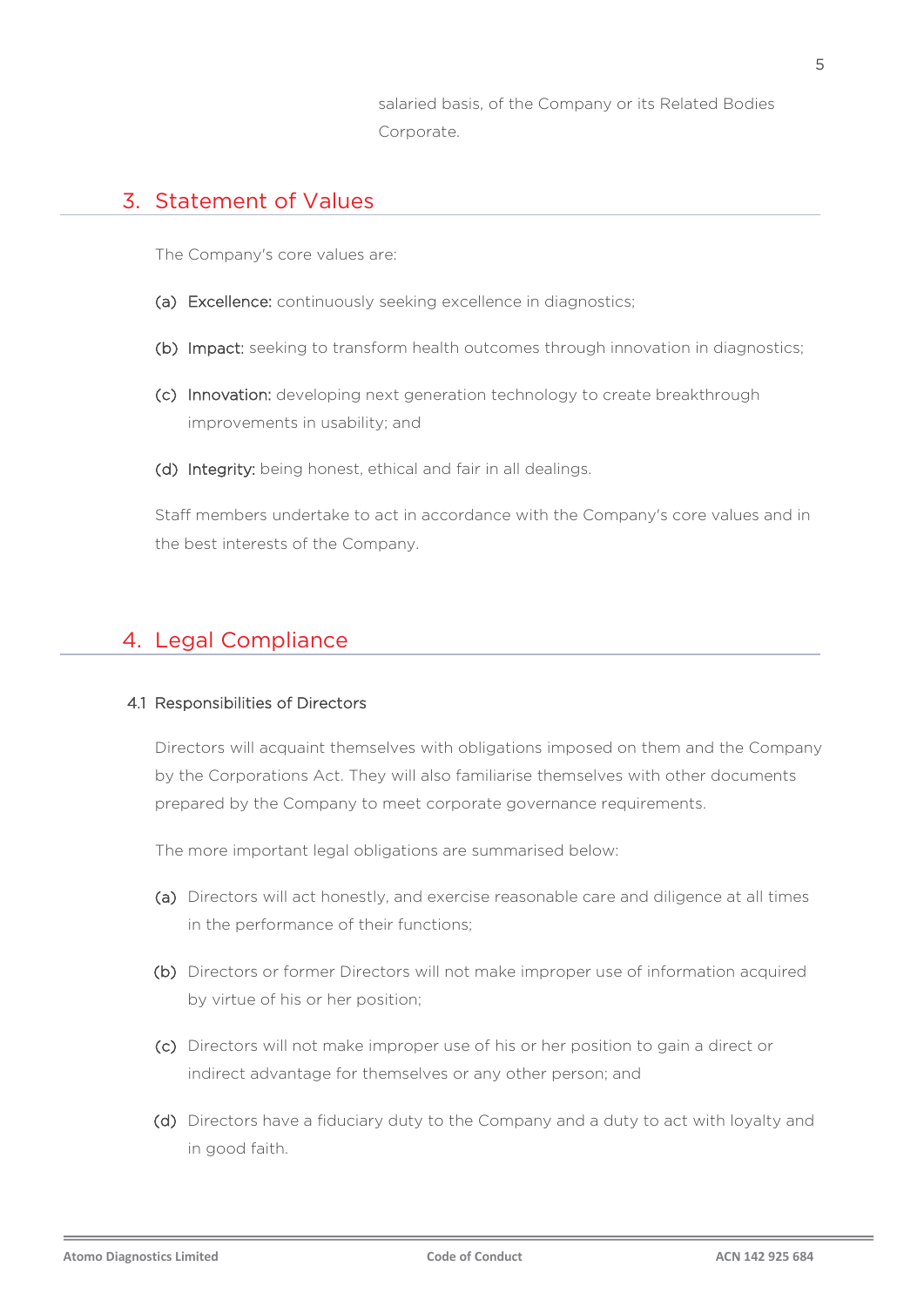#### 4.2 Responsibilities of Staff members

- (a) Staff members undertake to observe and comply with all applicable laws and regulations at all times. Staff members should also encourage other employees to do the same.
- (b) Staff members are not excused from their obligation to comply with applicable laws and regulations on the basis of ignorance. Breach or non-compliance carries potentially serious consequences for both Staff members and the Company. Staff members should not take any action which they know or should reasonably know violates any applicable law or regulation. If Staff members are unclear about any law or regulation relating to their work, they should raise the matter with their manager or supervisor who may seek legal advice if necessary.
- (c) All operating rules should be followed. The correct Company forms, which have been prepared with legal requirements in mind, should also be used.

# 5. Honesty and Integrity

Staff members are expected to:

- (a) act honestly and with high standards of integrity and fairness;
- (b) engage in ethical, responsible and law-abiding behaviour when performing their duties and engaging with any other member of the Company and its Related Bodies Corporate;
- (c) treat fellow Staff members with respect and not engage in bullying, harassment or discrimination; and
- (d) foster a culture of honesty, integrity and fairness and ethical, responsible and lawabiding behaviour among other Staff members.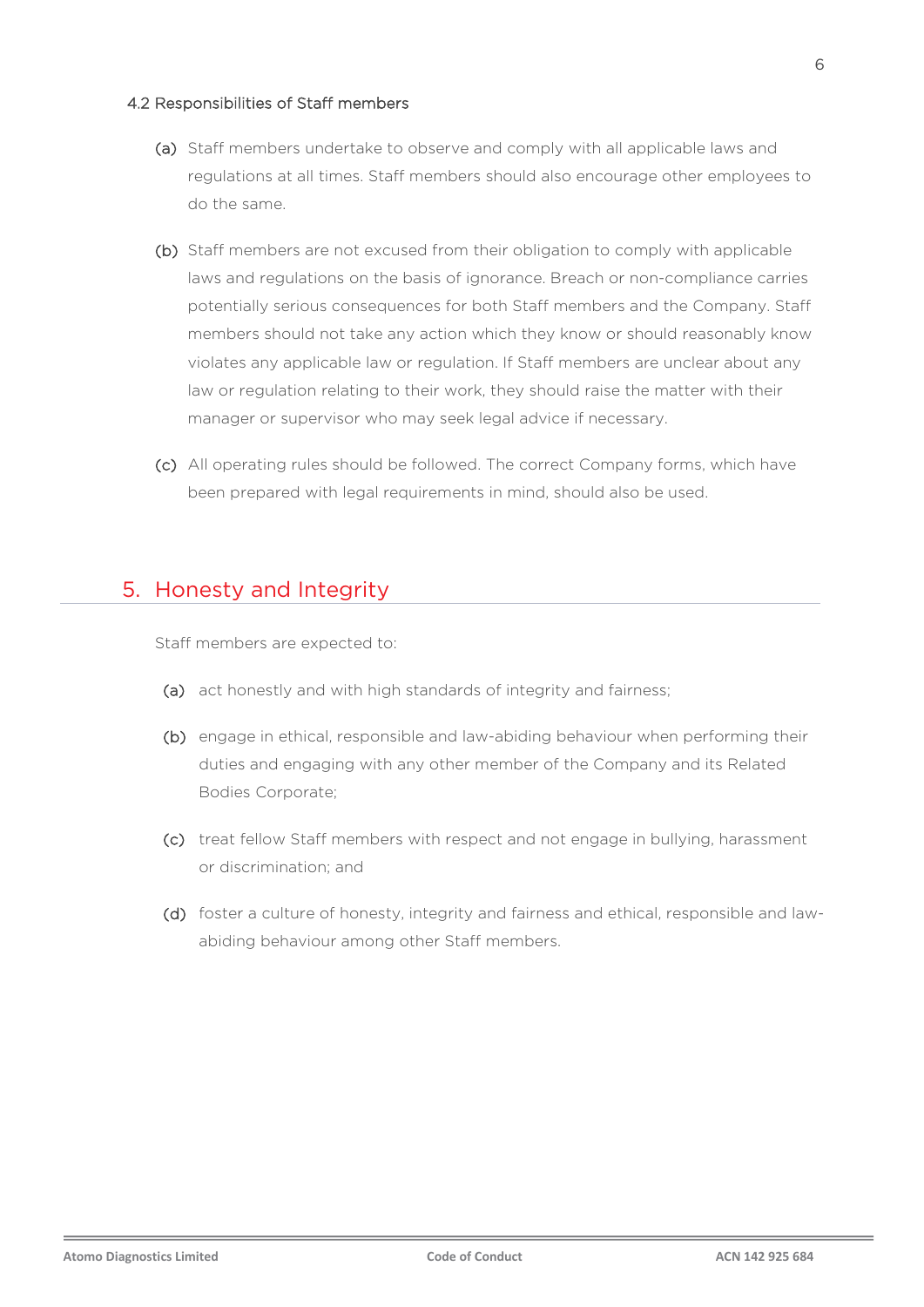### 6. Conflicts of Interest

#### 6.1 Engage in activities or hold or trade assets

Staff members should not engage in activities or hold or trade assets that involve, or could appear to involve, a conflict between their personal interests and the interests of the Company (i.e. conflicts of interest). If a Staff member is uncertain as to whether a conflict of interest exists, he or she should discuss this matter with his or her manager or supervisor as soon as possible.

#### 6.2 Accepting position as director of external company

Staff members must obtain the consent of the Managing Director through the Secretary before accepting a position on the board of an external company or organisation. The Staff member, who has received such approval, will advise the Secretary promptly of any changes to relevant interests such as directorships, partnerships and holdings in securities. The Secretary will inform all Board members and the regulatory authorities if required.

#### 6.3 Approve or administer contracts

In general, a Staff member is precluded from approving or administering business arrangements such as contracts between the Company and a member of the Staff member's immediate family or with a company, firm, or individual employing a member of the Staff member's immediate family in activities under the Staff member's administration. Should the Board decide that a Staff member (who is also a Director) may properly supply goods or services on commercially acceptable terms to the Company, details will be provided in the annual Directors' Report and Notes to the Financial Statements.

#### 6.4 Acquiring business interests or participating in any business activity

Staff members must avoid acquiring any business interests or participating in any business activity outside the Company which would tend to:

- (a) create a conflict of interest, that is, an obligation, interest or distraction which would interfere with the independent exercise of judgement in the Company's best interest; or
- (b) create an excessive demand upon the Staff member's time and attention or create any distraction during working hours.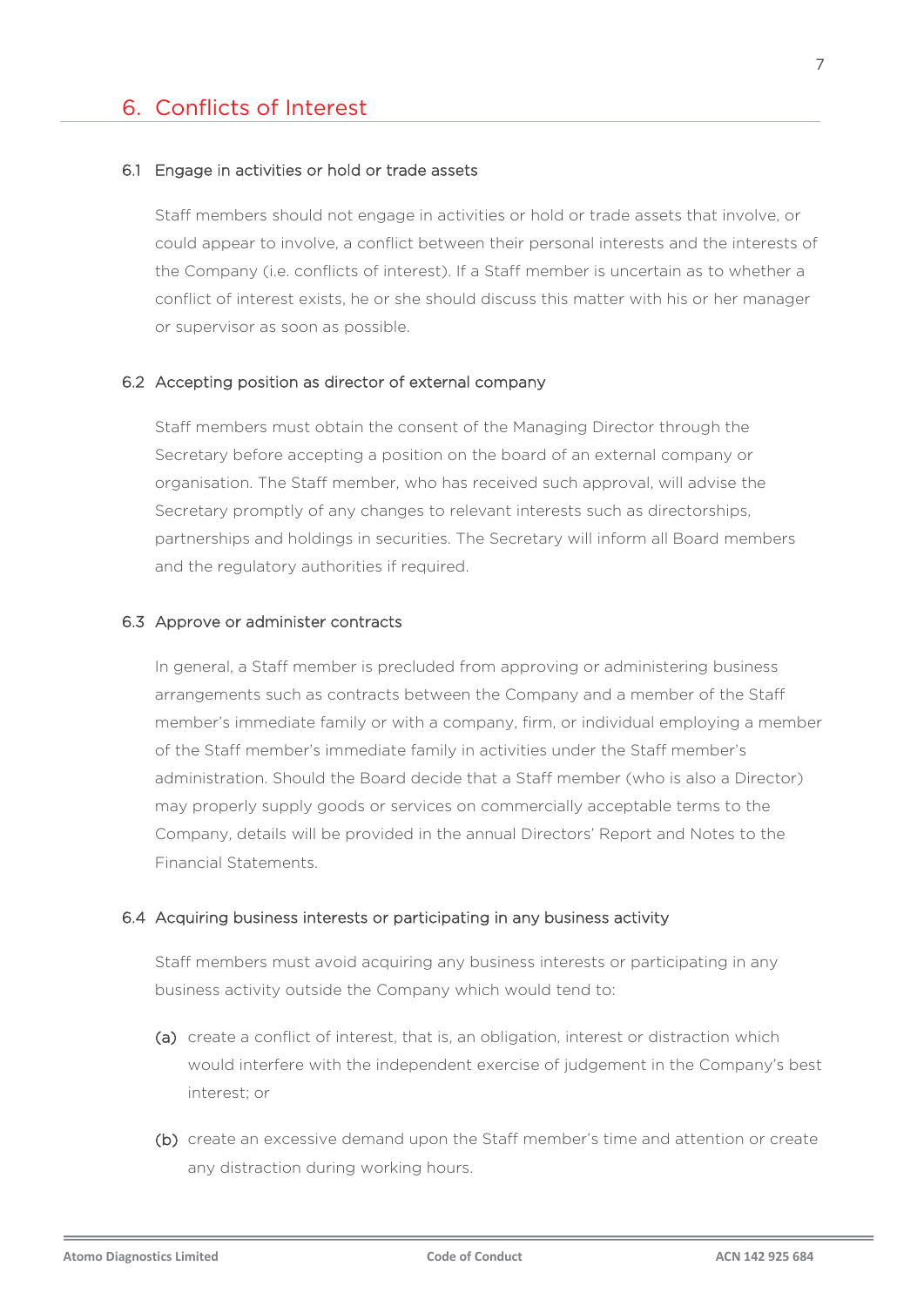#### 6.5 Use of personnel, facilities, equipment or supplies

A Staff member may not use Company personnel, facilities, equipment or supplies for personal benefit contrary to the Company's policies and procedures.

#### 6.6 Company Reputation

- (a) Staff members must not participate in any activity that would be likely to negatively impact on the Company's reputation.
- (b) Staff members must not make official statements relating to the Company unless the Staff member has obtained prior written approval from the Managing Director through the Secretary.

# 7. Confidentiality

#### 7.1 Disclosure of information

Company documents such as circulars, manuals, records and internal communications materials, especially materials marked "Confidential", must never be shown to outsiders without proper authorisation. Care should be exercised in conversations about the Company with outsiders or with fellow Staff members in public places.

#### 7.2 Continuing obligation

Should a Staff member leave the service of the Company, that Staff member remains under an obligation to safeguard the privacy of fellow Staff members and the confidentiality of the Company's affairs.

#### 7.3 Communications with customers or other Staff members

In conversations with customers or other Staff members and when on the telephone, care must be taken to prevent outsiders from overhearing confidential or personal information.

#### 7.4 Telephonic communications

Information should not be divulged over the telephone unless the identity of the caller and his or her right to receive the information are definitely established. Particular care should be taken in answering enquiries, and data given must be limited to that permitted by standard Company practice.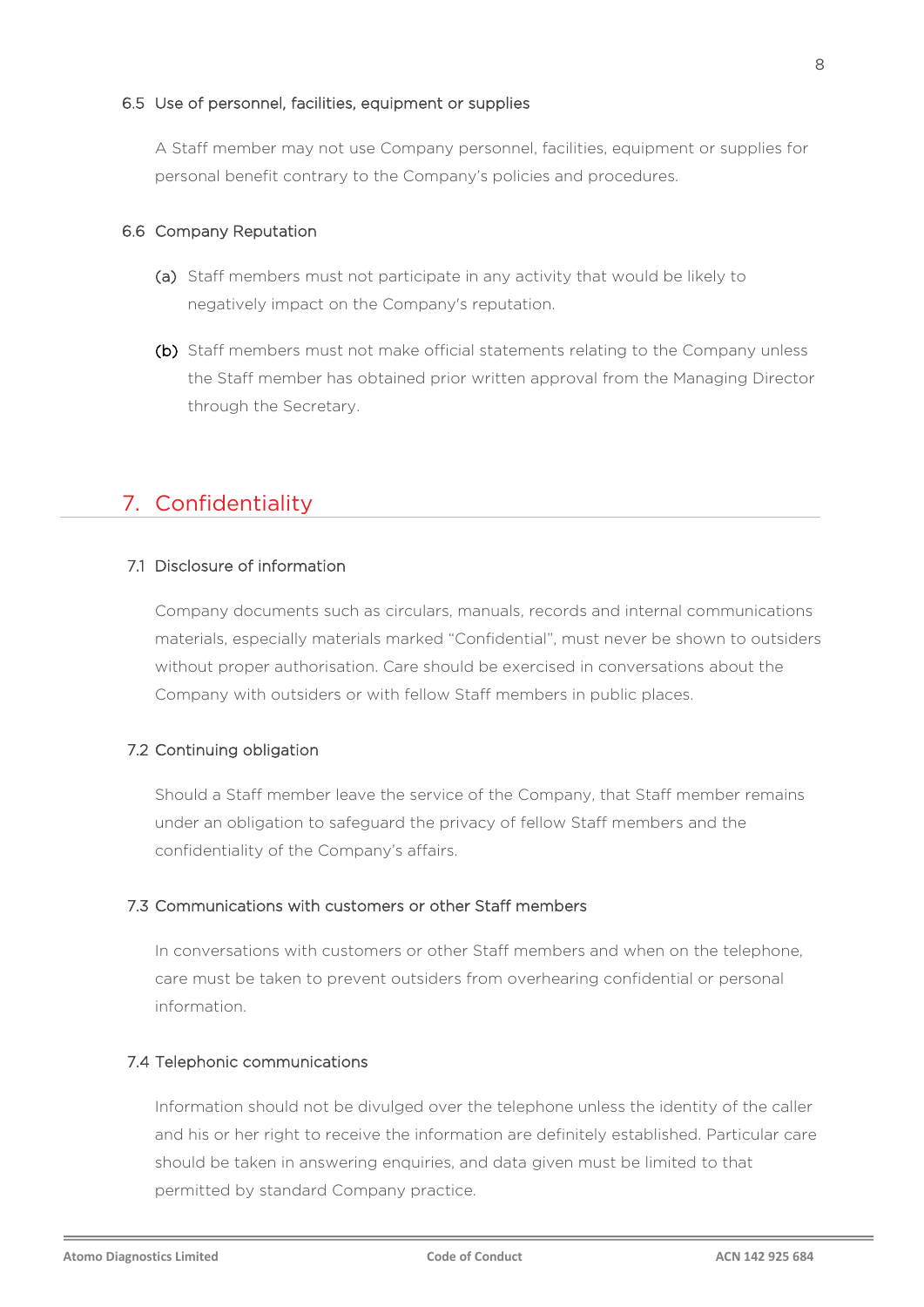#### 7.5 Privacy rights

The same considerations apply to the privacy rights of Staff members. Staff members who, by reason of their position, may have knowledge of another Staff member's private affairs must exercise similar care to avoid breaching these rights.

### 8. Work Health and Safety

- (a) All Staff members must act in accordance with work health and safety legislation, regulations and policies and must use the security and safety equipment provided.
- (b) Specifically, all Staff members are responsible for safety in their work area by:
	- (i) following the safety and security directives of management;
	- (ii) advising management of areas where there is a potential problem in safety and immediately reporting any breaches of safety legislation, regulations and policies; and

(iii) minimising risks in the workplace.

(c) Staff members are expected to comply with the Company's work health and safety policies at all times.

### 9. Reporting of Unlawful or Unethical Behaviour

- (a) The Company encourages Staff members to report in good faith any suspected or known behaviour in breach of this Code or any other unlawful or unethical behaviour.
- (b) Any Staff member who is uncertain as to whether an act or omission constitutes unlawful or unethical behaviour or who wishes to make a report should contact the Secretary directly.
- (c) The Secretary will then determine what action, if any, should be taken. The Secretary must promptly inform the Board of any material breaches of this Code.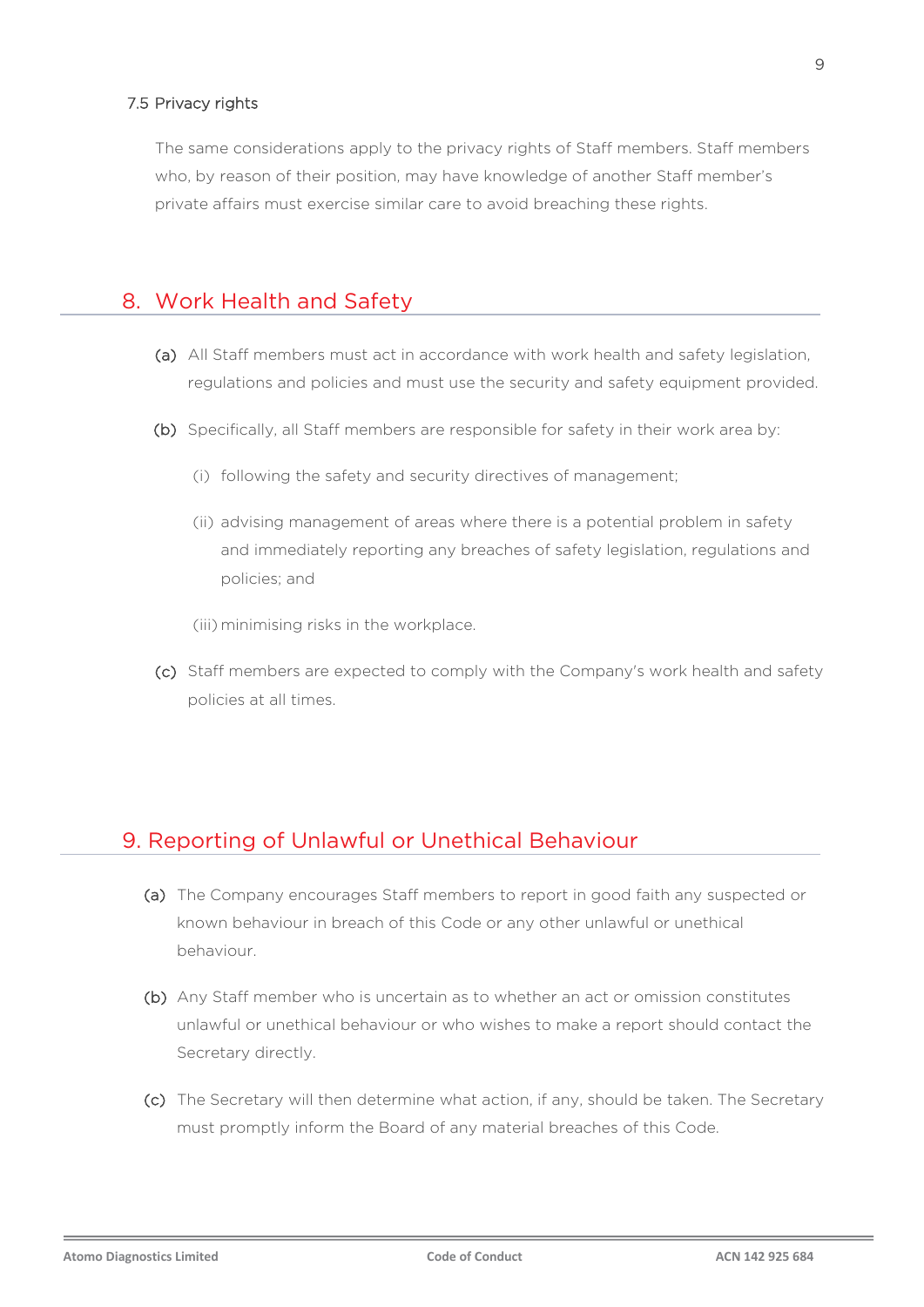(d) The Secretary will treat as confidential all such queries and reports except where action is to be taken, in which case the Secretary will seek to maintain the confidentiality of the Staff member unless the circumstances demand otherwise.

# 10. Responsibilities to Stakeholders

The standards of personal and professional behaviour applicable to Staff members are as follows:

- (a) Staff members must act in the best interests of the Company subject to any applicable higher duty set out in any applicable legislation;
- (b) Staff members must act honestly and observe high standards of personal integrity in the course of carrying out their duties;
- (c) Staff members must not knowingly participate in any illegal or unethical arrangements, including without limitation offering any bribe, facilitation payment, secret commission or other unlawful or unethical payment;
- (d) Staff members must have an understanding of the Company's business and the environment in which it operates, and stay informed of all relevant activities affecting the Company and the community in which it operates;
- (e) Staff members will treat each other and parties who have interest in or dealings with the Company with professionalism, courtesy and respect; and
- (f) Staff members will deal fairly with all parties who have legitimate business with the Company;
- (g) Directors and Officers are obliged to exercise sound judgement in their decisionmaking processes and will not attempt to influence their colleagues improperly in relation to issues or matters where independent judgement is expected of the other person; and
- (h) Directors and Officers who may communicate publicly (through lectures or papers) on material related to the Company's affairs will in general convey views agreed by the Board. If further material is made public, it should be clearly identified as the view of the individual. Any views attributed publicly to the Board or the Company should be cleared in advance (preferably by the full Board), but at least by the Chair.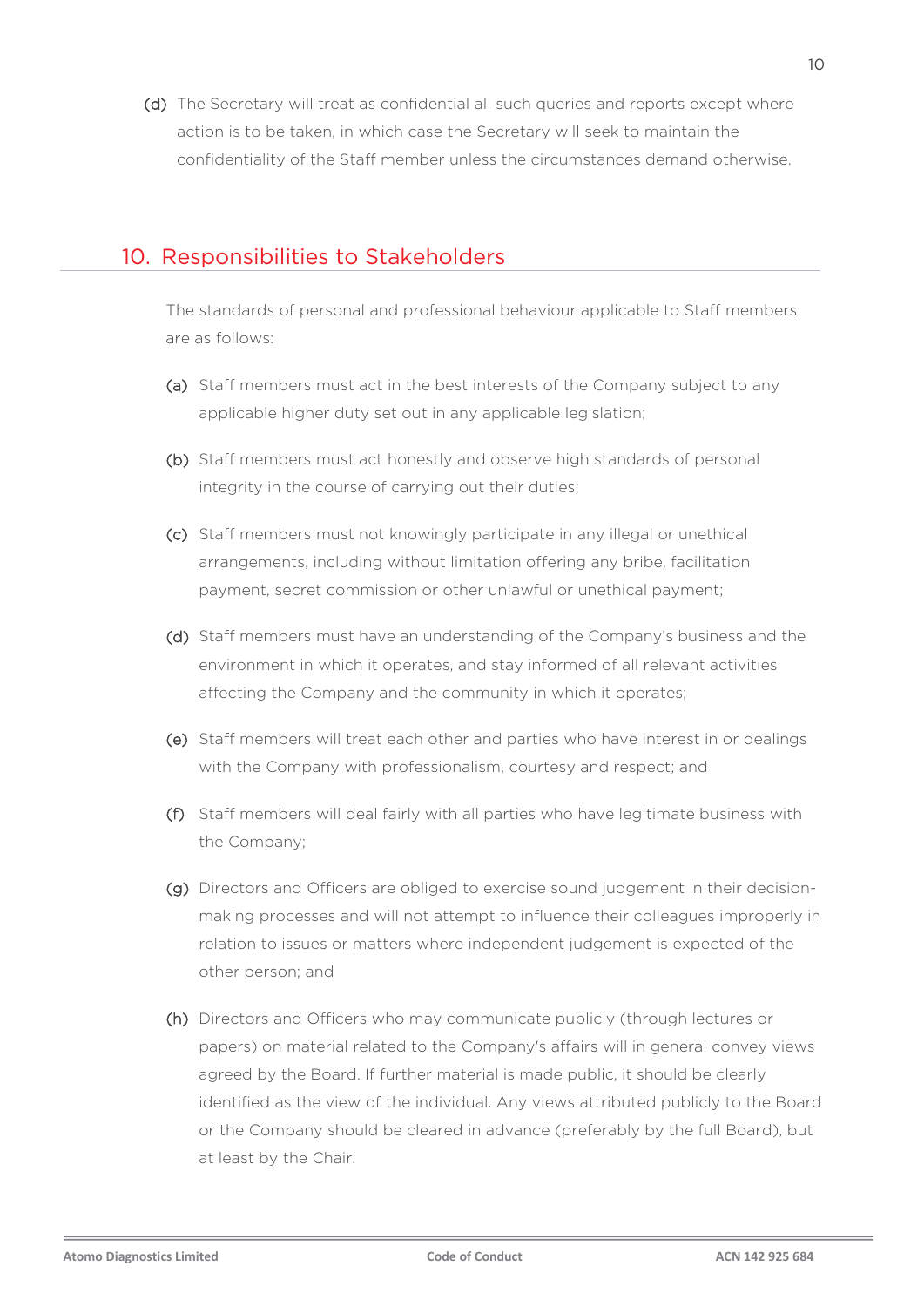## 11. Fair Dealing

#### 11.1 Use position to seek personal gain

Staff members must not use their position within the Company to seek personal gain from those doing business or seeking to do business with the Company, nor accept such gain if offered.

### 11.2 Engagement in activity that may be interpreted as seeking or receiving a bribe, secret commission or questionable payment

Staff members must not engage in any act that could be interpreted as seeking or receiving a bribe, secret commission or other unlawful or unethical payments. Decisions made by Staff members in the course of their work must be objective and based solely upon the best interests of the Company subject to any applicable higher duty to a client or a court set out in the any applicable legislation. They should never be influenced by any consideration of personal gain or gain to any personal associate (eg friend or relative).

Except as noted below, Staff members may neither seek nor accept gifts, payments, services, fees, pleasure or vacation trips or accommodation, or loan (except normal loans from regular lenders, on conventional terms) from any person, organisation or group that does business or is seeking to do business with the Company or any of its affiliates, or from a competitor of the Company or any of its affiliates.

#### 11.3 Accepting gifts, services or entertainment

A Staff member may not accept gifts, services or entertainment from individuals or companies doing or seeking to do business with the Company, unless the transaction meets all of the following requirements:

- (a) it is in keeping with good business ethics;
- (b) it is customary and proper under the circumstances and gives no appearance of impropriety;
- (c) it serves a valid business purpose;
- (d) it does not impose any sense of obligation on the recipient to the donor;
- (e) it does not result in any kind of special or favoured treatment of the donor;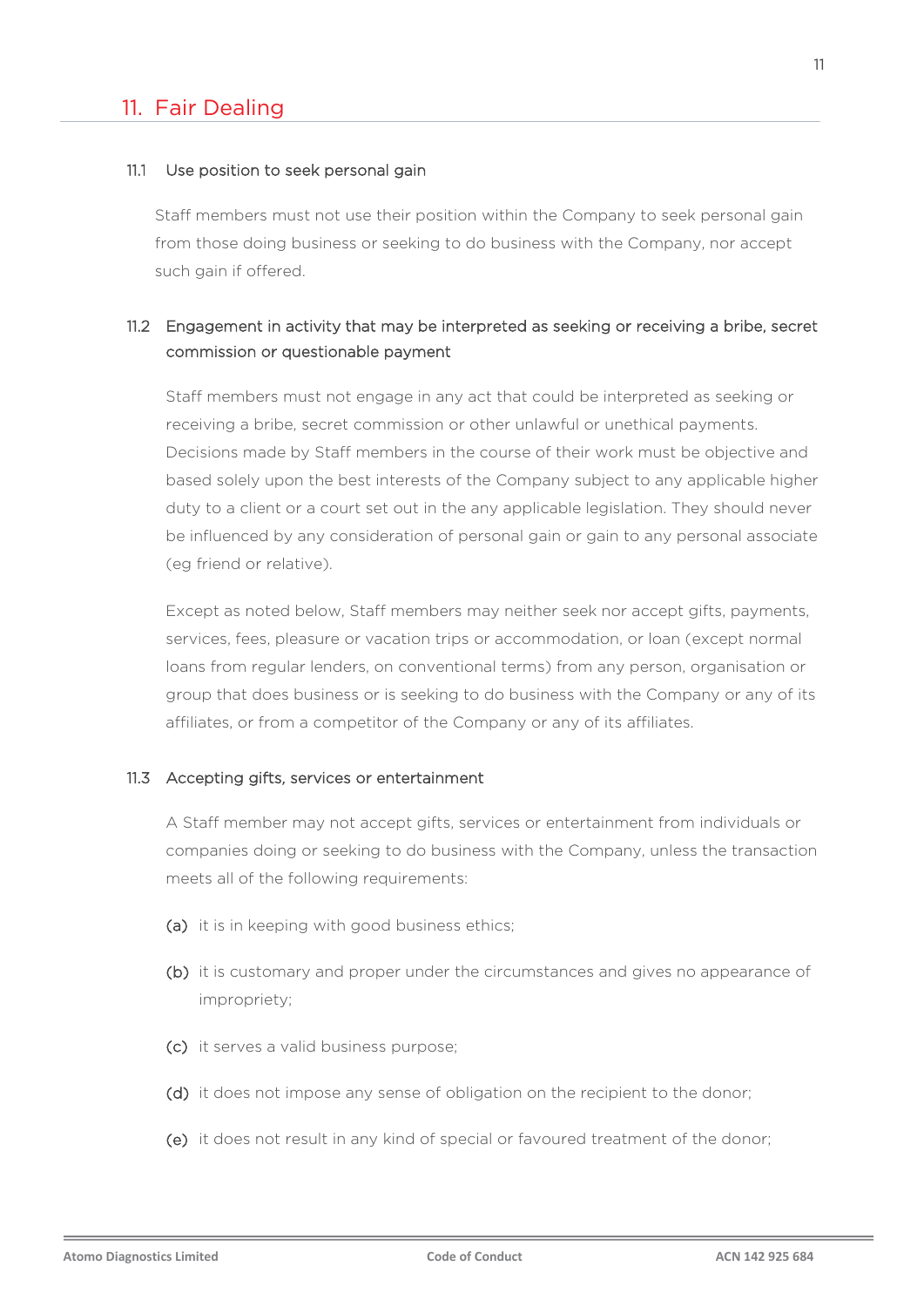- (f) it cannot be viewed as extravagant, excessive or too frequent considering all the circumstances;
- (g) it does not involve cash payments, gift certificates, credit arrangements of any kind or any item having a value of more than \$500 per item or \$1,000 in aggregate from any one individual or company per annum;
- (h) it does not involve materials, services, repairs or improvements at no cost or at unreasonably low prices; and
- (i) there is no effort made to conceal the full facts by either the recipient or the donor.

# 12. Inside Information and Share Trading

#### 12.1 Inside information

- (a) Staff members may come into possession of property or information (commonly referred to as "inside" information) which is not publicly available and which may have an impact on the price of the Company's securities. Staff members must neither disclose nor use such property or information for personal gain or for the advantage of friends or relatives. For example, trading in the Company's securities or advising others to do so on the basis of such special knowledge may also result in a violation of insider trading laws and lead to criminal penalties.
- (b) Staff members must exercise the highest degree of caution if they are aware of price-sensitive information. Inside information about the Company's affairs or those of customers must not be used by Staff members for their own gain or that of others. There are serious penalties including possible imprisonment for violation of these laws.
- (c) Staff members must not use property or information acquired through the Company to cause harm to the Company or its business.
- (d) Staff members are expected to comply with the Company's Share Trading Policy at all times.

#### 12.2 Share trading

(a) Trading in the Company's securities by Staff members must comply with the Company's Share Trading Policy and, accordingly, should only occur in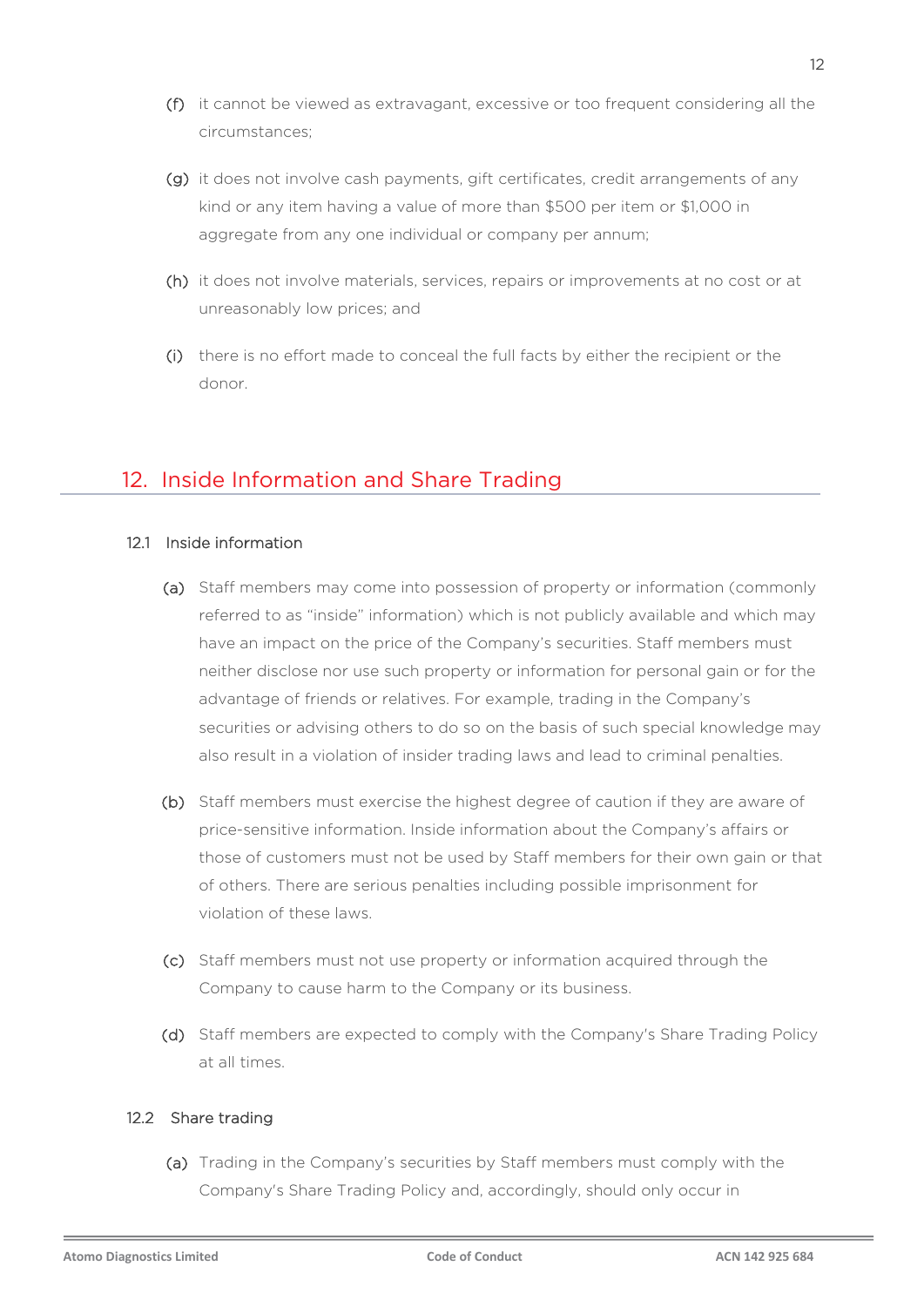circumstances where the market is considered to be fully informed of the Company's activities.

- (b) The Company's Share Trading Policy requires that Staff members discuss their intention to trade in the Company's securities with the Chair prior to trading. Management and Staff members are expected to act ethically and responsibly. All Board members are qualified professionals within their respective industries, and accordingly, are to conduct themselves in a professional and ethical manner in both their normal commercial activities and the discharge of their responsibilities as Directors.
- (c) The obligation to notify the Chair of an intention to trade operates at all times and applies to dealings in the Company's securities by family members and other associates of all Staff members, in addition to the Staff members themselves. Directors and employees must not buy or sell the Company's securities until approval has been given by the Chair. The ASX Listing Rules require a Director to notify the ASX within five business days after any dealing in the Company's securities that results in a change in the relevant interests of the Director in the Company's securities.

# 13. Administration

- (a) Any questions that Staff members may have concerning whether certain of their planned or actual activities constitute departures from the guidelines of this Code should be referred in writing to the Chair through the Secretary.
- (b) It is also recognised that circumstances may arise where compliance with the Code may be achieved without strict adherence to the guidelines and where such strict adherence would be unreasonable or result in undue hardship for the Staff member. In such circumstances, the pertinent facts of the case should be submitted in writing to the Chair through the Secretary.

# 14. Compliance

Breaches of this Code may lead to disciplinary action being taken against the relevant Staff member including dismissal in serious cases.